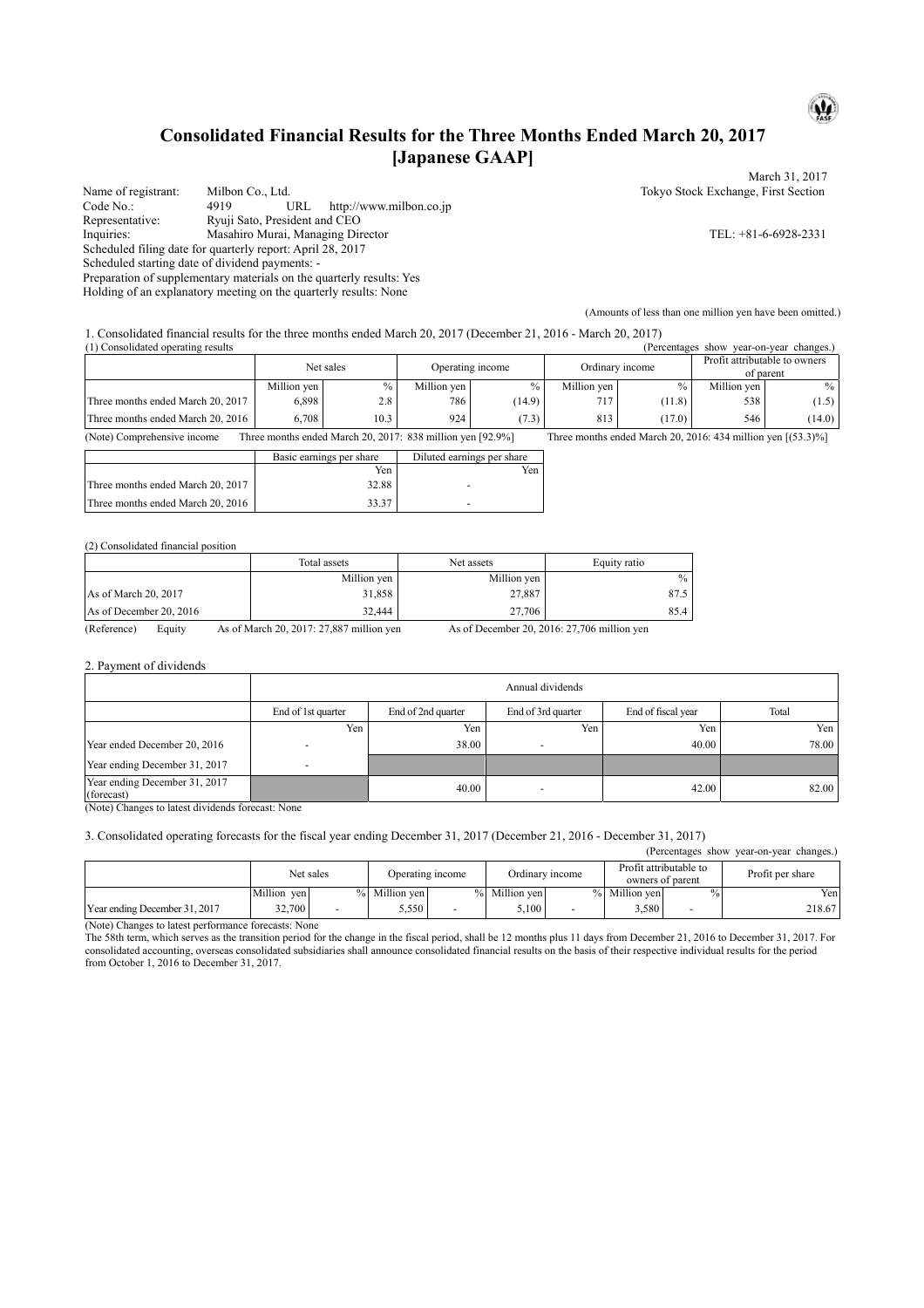\*Notes

- (1) Significant changes in subsidiaries during the period
	- (changes in specified subsidiaries resulting in the change in the scope of consolidation) : None Exclude: 0 companies (Company name: )

(2) Application of accounting methods specific to the preparation of quarterly consolidated financial statements: No

(3) Changes in accounting policies, changes in accounting estimates and retrospective restatements

- 1) Changes in accounting policies due to amendment to the accounting standards, etc.  $\blacksquare$  : None 2) Changes in accounting policies other than those in 1) above  $\cdot$  Yes 3) Changes in accounting estimates : Yes 4) Retrospective restatements : None
- (Note) The matter falls under Article 10, Paragraph 5 of the "Ordinance on the Terminology, Forms, and Preparation Methods of Quarterly Consolidated Financial Statements." For details, refer to "2. Summary Information (Notes) (3) Changes in accounting policies, changes in accounting estimates and retrospective restatements" on page 4 of the supplementary materials.

(4) Number of shares issued (common stock)

- 1) Number of shares issued at the end of the pe (including treasury shares)
- 2) Number of treasury shares at the end of the

| riod   | As of<br>March 20, 2017              | 16,558,617 shares | As of<br>December 20, 2016           | 16,558,617 shares |
|--------|--------------------------------------|-------------------|--------------------------------------|-------------------|
| period | As of<br>March 20, 2017              | 187,227 shares    | As of<br>December 20, 2016           | 186,816 shares    |
|        | Three months ended<br>March 20, 2017 | 16,371,649 shares | Three months ended<br>March 20, 2016 | 16,372,280 shares |

3) Average number of shares during the period (cumulative)

\*These financial statements are not subject to the review of the quarterly financial statements.

\*Explanation on the appropriate use of operating forecasts and other special instructions

Operating forecasts and other statements regarding the future presented in these materials are based on information currently available and certain assumptions deemed to be reasonable, and actual performance may differ substantially due to various factors.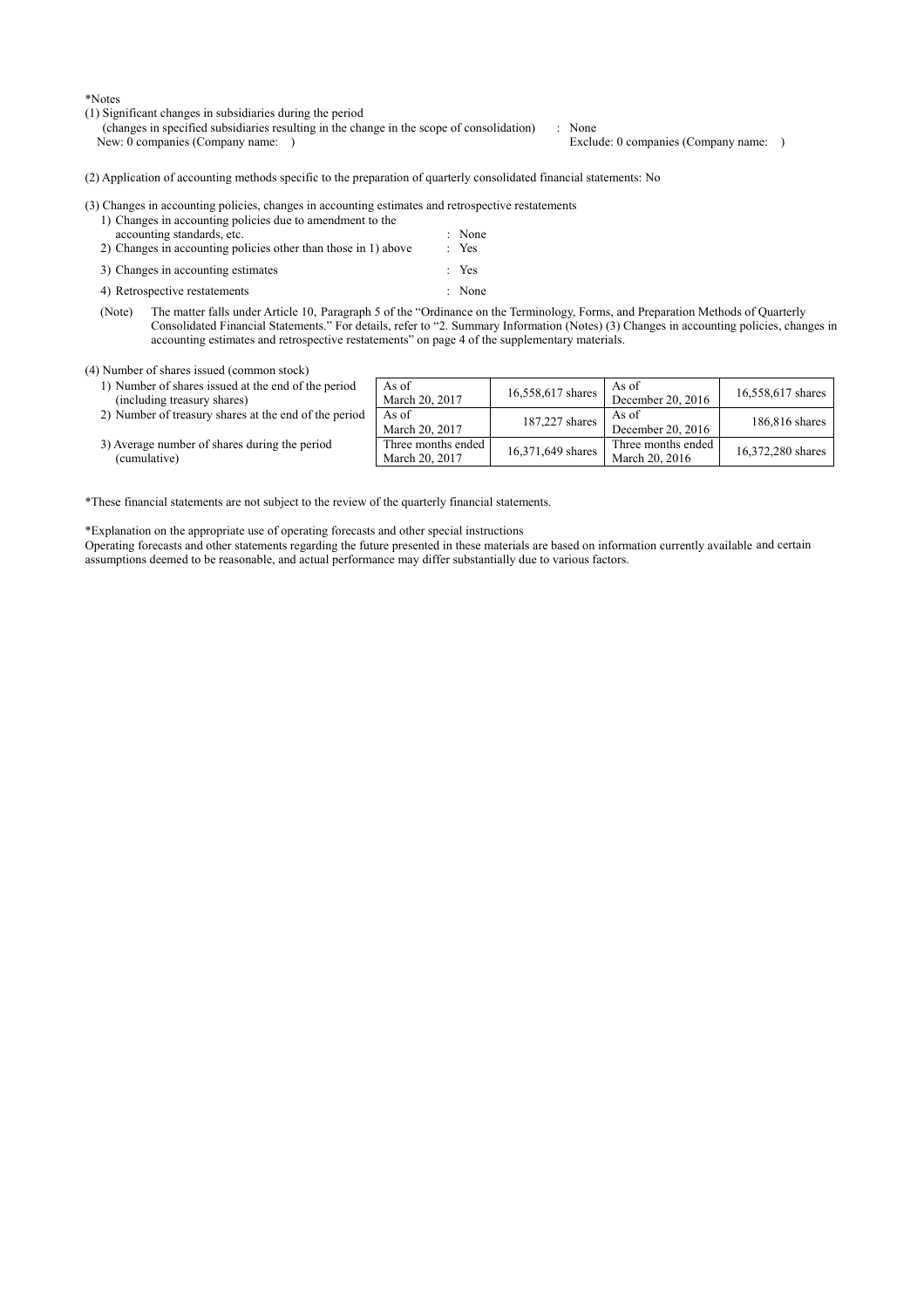# Contents of supplementary materials

| 1. |     |                                                                                                                 |  |
|----|-----|-----------------------------------------------------------------------------------------------------------------|--|
|    | (1) |                                                                                                                 |  |
|    | (2) |                                                                                                                 |  |
|    | (3) |                                                                                                                 |  |
| 2. |     |                                                                                                                 |  |
|    | (1) |                                                                                                                 |  |
|    | (2) | Application of accounting methods specific to the preparation of quarterly consolidated financial statements  4 |  |
|    | (3) |                                                                                                                 |  |
|    | (4) |                                                                                                                 |  |
| 3. |     |                                                                                                                 |  |
|    | (1) |                                                                                                                 |  |
|    | (2) |                                                                                                                 |  |
|    | (3) |                                                                                                                 |  |
|    | (4) |                                                                                                                 |  |
|    | (5) |                                                                                                                 |  |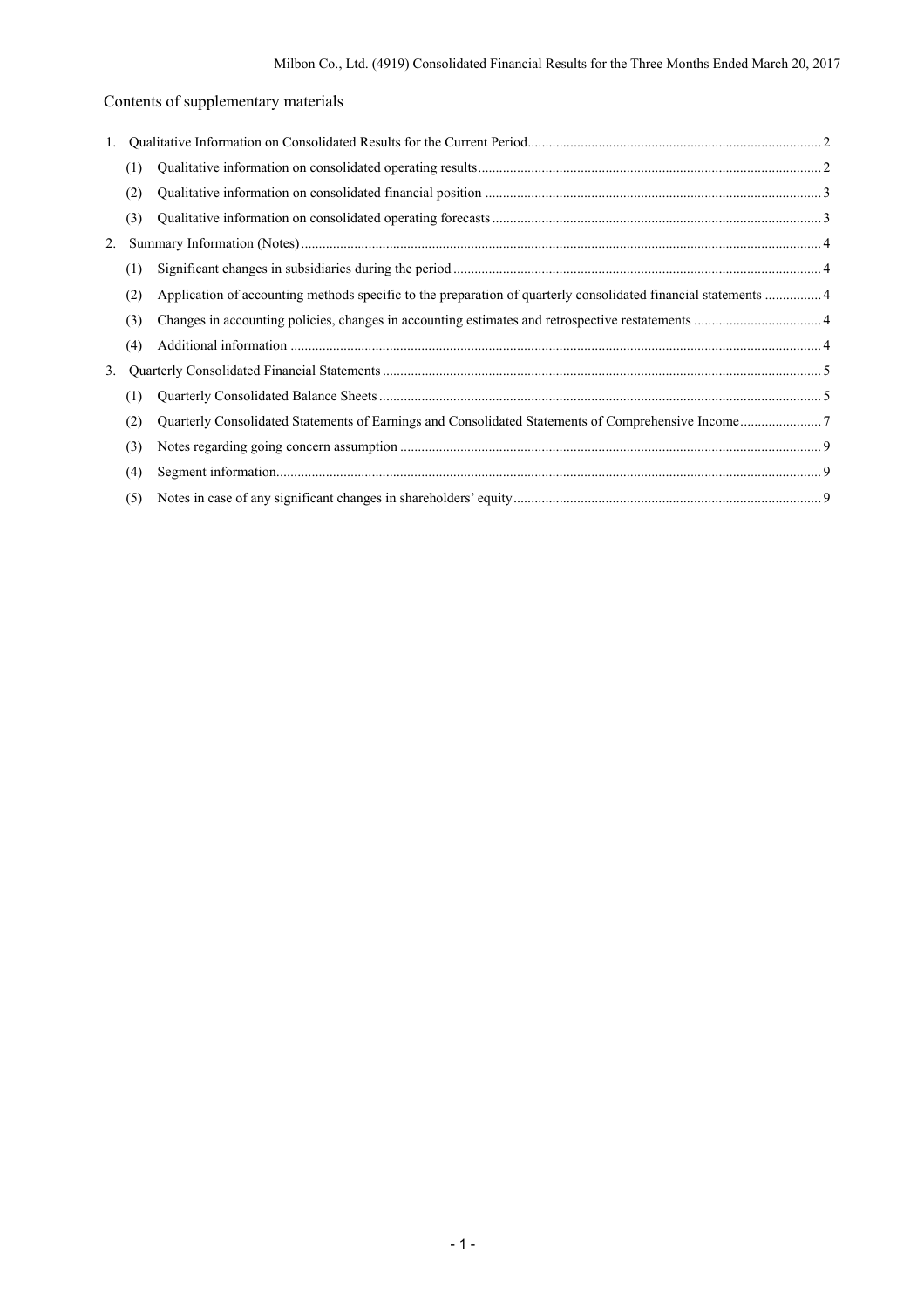#### 1. Qualitative Information on Consolidated Results for the Current Period

(1) Qualitative information on consolidated operating results

During the three month period ended March 20, 2017, the Japanese economy continued on a moderate recovery trend, due to improvement in the employment and income environment. However, the overall economic outlook remains uncertain, owing to factors such as the protectionist policies of the new administration in the U.S., together with the concerns over an economic slowdown in China and other Asian emerging economies. In the beauty industry, business conditions continue to pose challenges due to the adverse impact of demographic trends and other factors.

Amid this environment, the Milbon Group is working with salons toward the goal of "supporting 'the development of lifelong hair designers' to create lifelong customers by understanding their generational perspectives and values, with the aim of improving productivity through consumption that spreads across generations."

Consolidated net sales during the three month period ended March 20, 2017 increased to 6,898 million yen (up 2.8% year-onyear). One of the factors behind the increase was that ORDEVE Addicthy, a product that lets customers enjoy the kind of freedom in color design available to Europeans and Americans, got off to a strong start in the hair coloring product category.

Operating income was 786 million yen (down 14.9% year-on-year), ordinary income was 717 million yen (down 11.8% yearon-year), and profit attributable to owners of parent was 538 million yen (down 1.5 % year-on-year). This was mainly due to an increase in cost of sales associated with the extension work on the Yumegaoka Plant.

Breakdown of net sales by product category and breakdown of net sales into domestic and overseas sales are shown below:

| $\beta$ is reaky of the consolidated liet safes by product category $\beta$<br>тони. імпінон усп <i>і</i> |                                      |              |                                      |              |                        |                                |
|-----------------------------------------------------------------------------------------------------------|--------------------------------------|--------------|--------------------------------------|--------------|------------------------|--------------------------------|
| Product category                                                                                          | Three months ended<br>March 20, 2016 |              | Three months ended<br>March 20, 2017 |              | Increase<br>(decrease) | Year-on-year<br>change $(\% )$ |
|                                                                                                           | Amount                               | Ratio $(\%)$ | Amount                               | Ratio $(\%)$ | amount                 |                                |
| Hair care products                                                                                        | 3,918                                | 58.4         | 3,924                                | 56.9         | 6                      | 0.2                            |
| Hair coloring products                                                                                    | 2,441                                | 36.4         | 2,667                                | 38.6         | 225                    | 9.2                            |
| Permanent wave products                                                                                   | 307                                  | 4.6          | 260                                  | 3.8          | (47)                   | (15.3)                         |
| Others                                                                                                    | 41                                   | 0.6          | 46                                   | 0.7          | 4                      | 11.9                           |
| Total                                                                                                     | 6,708                                | 100.0        | 6,898                                | 100.0        | 189                    | 2.8                            |

[Breakdown of consolidated net sales by product category] (Unit: Million yen)

[Breakdown of net sales into domestic and overseas sales] (Unit: Million yen)

| $\frac{1}{2}$  |                                      |               |                |                    |                        |                |
|----------------|--------------------------------------|---------------|----------------|--------------------|------------------------|----------------|
|                | Three months ended<br>March 20, 2016 |               | March 20, 2017 | Three months ended | Increase<br>(decrease) | Year-on-year   |
|                | Amount                               | Ratio $(\% )$ | Amount         | Ratio $(\%)$       | amount                 | change $(\% )$ |
| Domestic sales | 5,739                                | 85.6          | 5,856          | 84.9               | 116                    | 2.0            |
| Overseas sales | 968                                  | 14.4          | 1.041          | 15.1               | 72                     | 7.5            |
| Total          | 6,708                                | 100.0         | 6,898          | 100.0              | 189                    | 2.8            |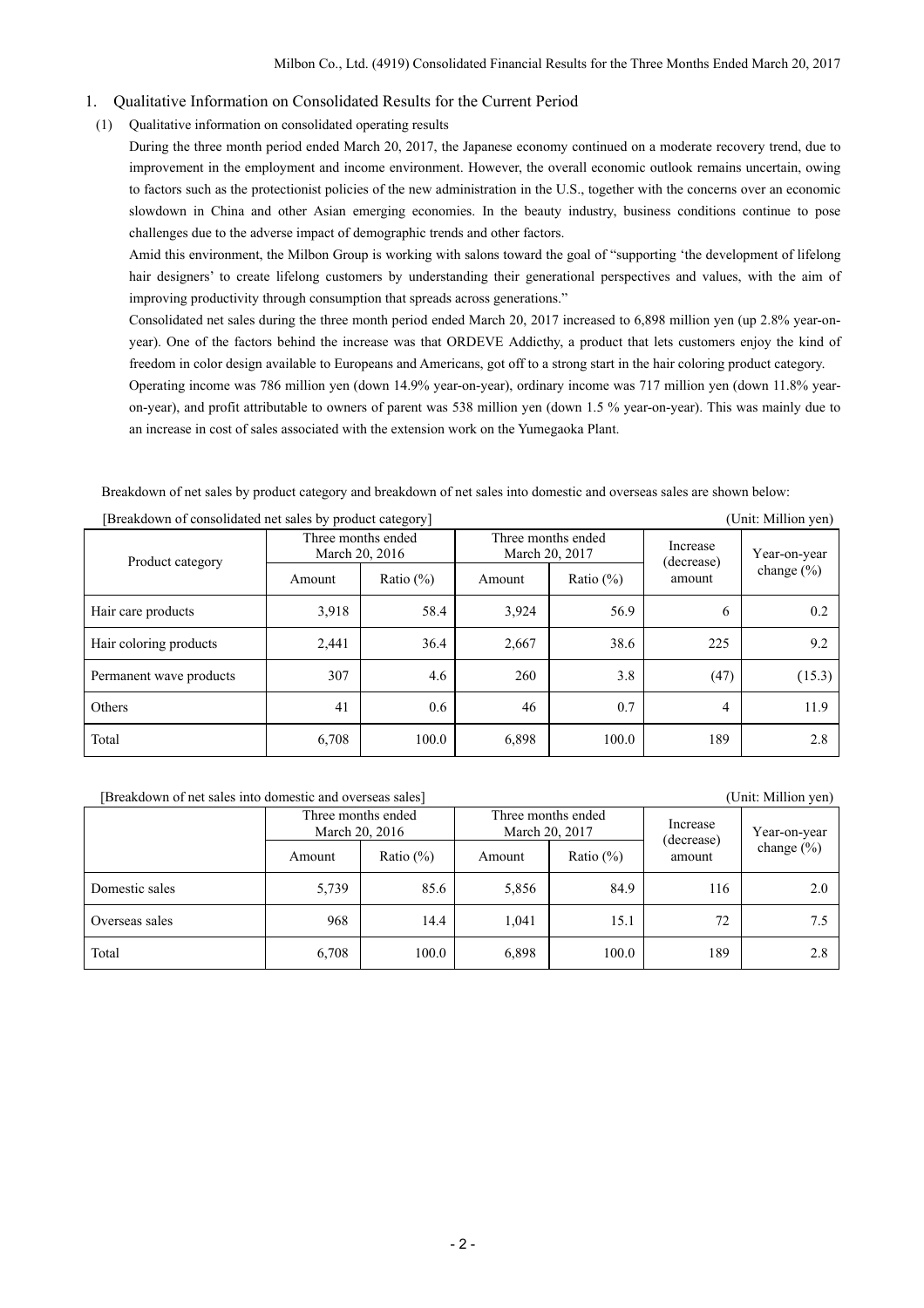### (2) Qualitative information on consolidated financial position

Total assets at the end of the three month period ended March 20, 2017 decreased by 586 million yen compared to the end of the previous fiscal year to 31,858 million yen.

Current assets decreased by 883 million yen compared to the end of the previous fiscal year to 12,528 million yen. This was mainly due to the 205 million yen decrease in cash and deposits, the 616 million yen decrease in notes and accounts receivable - trade, the 500 million yen decrease in securities (jointly managed designated money trusts, etc.), the 546 million yen increase in merchandise and finished goods and the 127 million yen increase in raw materials and supplies.

Non-current assets increased by 296 million yen compared to the end of the previous fiscal year to 19,329 million yen. This was due mainly to the 169 million yen increase in investment securities attributable to factors such as higher prices of listed stocks.

Current liabilities decreased by 827 million yen compared to the end of the previous fiscal year to 3,763 million yen. This was due mainly to the 1,207 million yen decrease in accounts payable - other, the 439 million yen decrease in income taxes payable, the 291 million yen increase in accounts payable - trade and the 265 million yen increase in provision for bonuses.

Non-current liabilities increased by 60 million yen compared to the end of the previous fiscal year to 206 million yen.

Net assets increased by 181 million yen compared to the end of the previous fiscal year to 27,887 million yen. This was due mainly to the 116 million yen decrease in retained earnings, the 117 million yen increase in valuation difference on availablefor-sale securities attributable to factors such as higher prices of listed stocks and the 189 million yen increase in foreign currency translation adjustment attributable to the depreciation of the yen.

As a result, the equity ratio changed from 85.4% at the end of the previous fiscal year to 87.5%. Net assets per share based on the total outstanding shares as of the end of the period under review increased from 1,692.33 yen per share at the end of the previous fiscal year to 1,703.45 yen per share.

#### (3) Qualitative information on consolidated operating forecasts

In terms of the full-year forecast there are no changes to the previous consolidated operating forecasts, which were announced on February 24, 2017.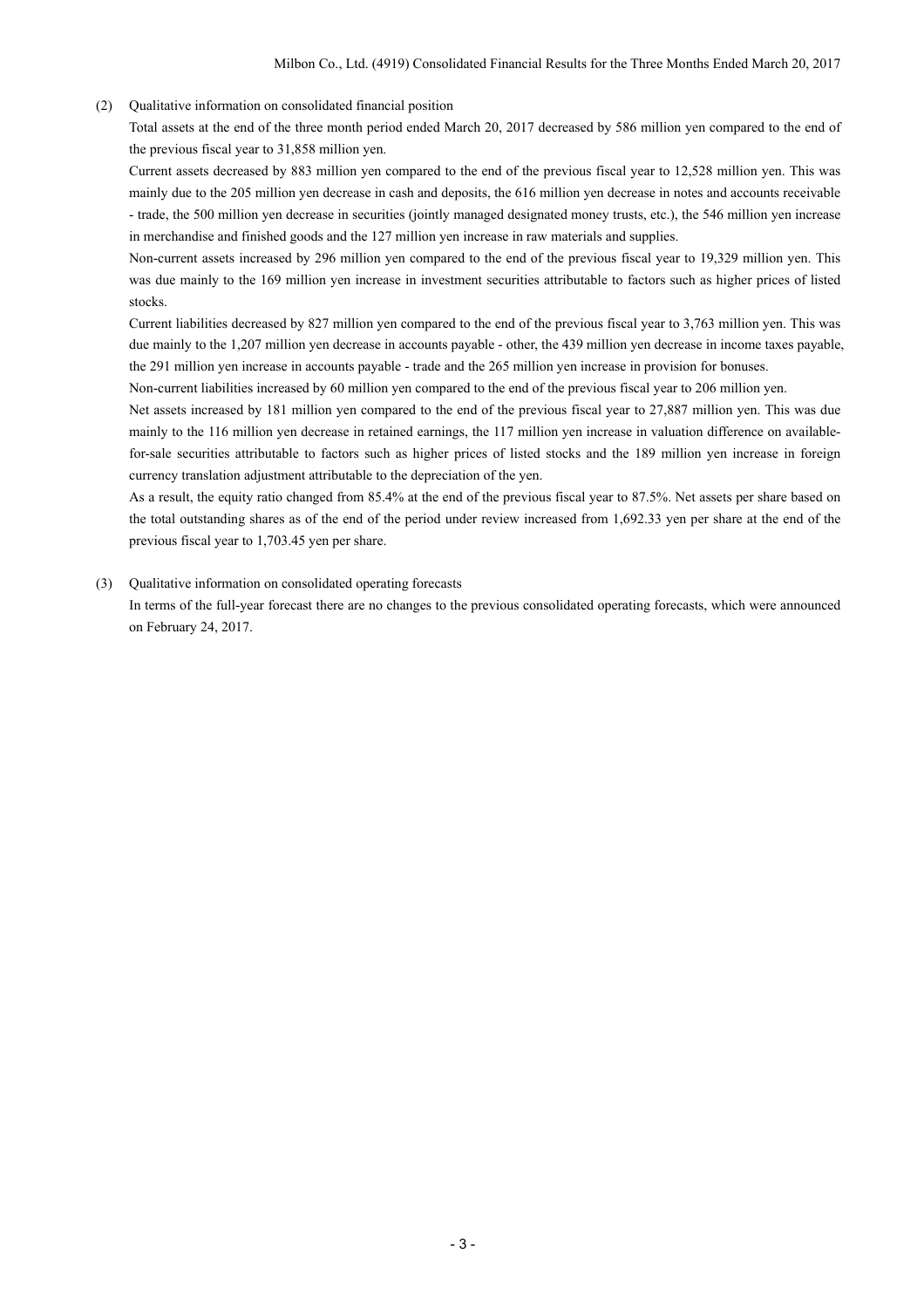### 2. Summary Information (Notes)

- (1) Significant changes in subsidiaries during the period None
- (2) Application of accounting methods specific to the preparation of quarterly consolidated financial statements None
- (3) Changes in accounting policies, changes in accounting estimates and retrospective restatements Changes in accounting policies which are difficult to distinguish from changes in accounting estimates (Change in the depreciation method of property, plant and equipment)

The Company had previously used the declining-balance method for depreciation of property, plant and equipment. However, effective from the first quarter ended March 20, 2017, the straight-line method has been adopted.

This change came about as a result of reviewing the relationship between future manufacturing output and facility maintenance costs such as depreciation and repair costs, upon completion of investments in the large-scale production facilities in the previous fiscal year. Consequently, the Company determined that the straight-line method would be reasonable for allocating costs in a more appropriate manner.

As a result, depreciation for the three month period ended March 20, 2017 decreased by 120,354 thousand yen, and operating income increased by 119,125 thousand yen, ordinary income and profit before income taxes increased by 120,354 thousand yen, respectively, as compared with the figures calculated using the previous method.

### (4) Additional information

(Application of the Implementation Guidance on Recoverability of Deferred Tax Assets)

Effective from the first quarter ended March 20, 2017, the Company adopted the "Implementation Guidance on Recoverability of Deferred Tax Assets" (ASBJ Guidance No. 26, March 28, 2016).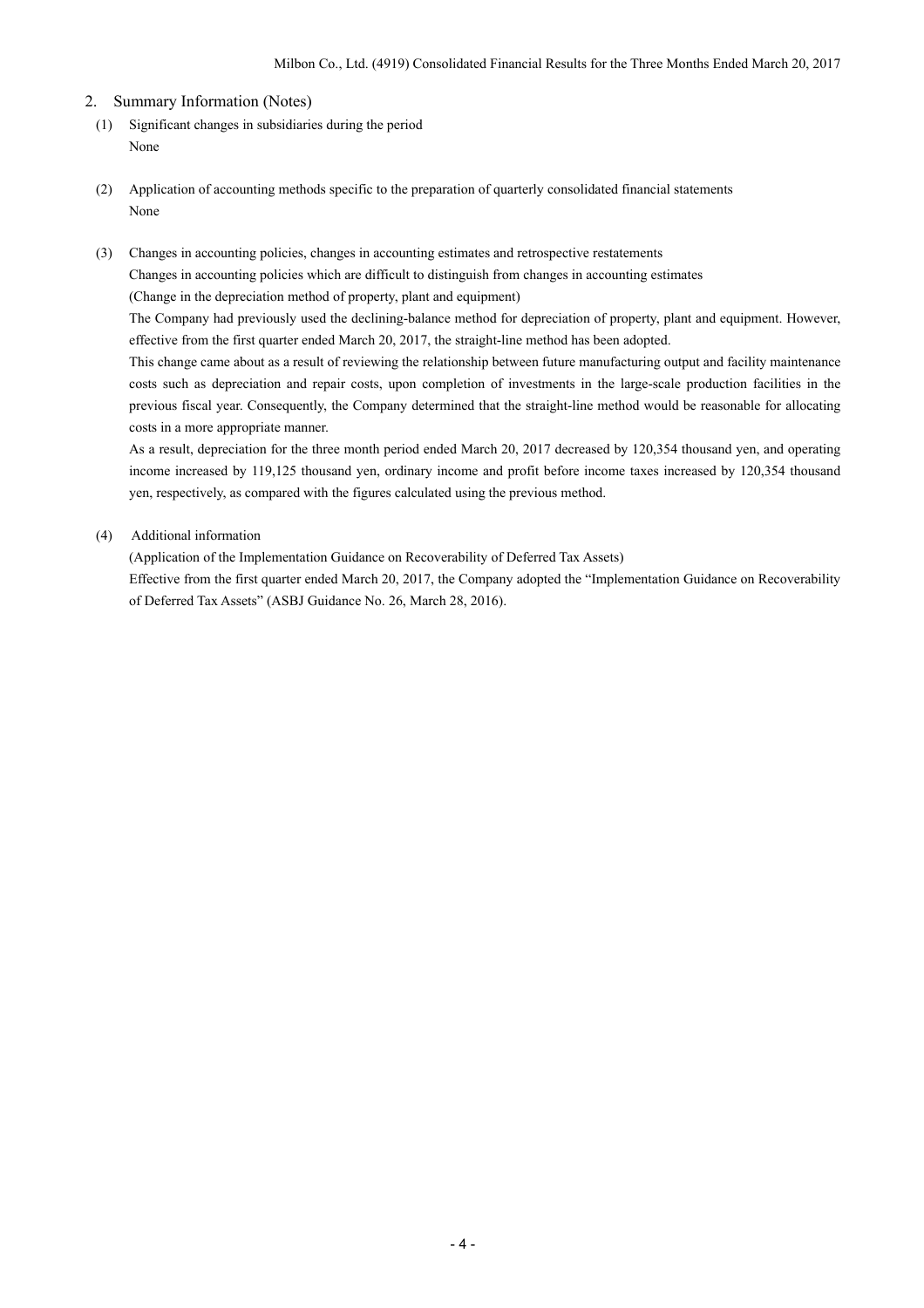## 3. Quarterly Consolidated Financial Statements

(1) Quarterly Consolidated Balance Sheets

|                                        |                                                   | (Thousand yen)                                  |
|----------------------------------------|---------------------------------------------------|-------------------------------------------------|
|                                        | Previous Fiscal Year<br>(As of December 20, 2016) | Current First Quarter<br>(As of March 20, 2017) |
| Assets                                 |                                                   |                                                 |
| Current assets                         |                                                   |                                                 |
| Cash and deposits                      | 4,023,328                                         | 3,818,150                                       |
| Notes and accounts receivable - trade  | 3,805,519                                         | 3,189,042                                       |
| Securities                             | 1,000,000                                         | 500,000                                         |
| Merchandise and finished goods         | 2,974,165                                         | 3,520,306                                       |
| Work in process                        | 36,684                                            | 34,479                                          |
| Raw materials and supplies             | 883,147                                           | 1,010,987                                       |
| Other                                  | 862,383                                           | 613,253                                         |
| Allowance for doubtful accounts        | (173,901)                                         | (157, 987)                                      |
| Total current assets                   | 13,411,329                                        | 12,528,231                                      |
| Non-current assets                     |                                                   |                                                 |
| Property, plant and equipment          |                                                   |                                                 |
| Buildings and structures, net          | 6,795,092                                         | 6,773,953                                       |
| Machinery, equipment and vehicles, net | 2,377,617                                         | 2,305,074                                       |
| Land                                   | 5,154,087                                         | 5,165,432                                       |
| Construction in progress               | 21,093                                            | 35,672                                          |
| Other, net                             | 333,243                                           | 409,653                                         |
| Total property, plant and equipment    | 14,681,134                                        | 14,689,786                                      |
| Intangible assets                      | 789,601                                           | 858,499                                         |
| Investments and other assets           |                                                   |                                                 |
| Investment securities                  | 2,621,957                                         | 2,791,403                                       |
| Net defined benefit asset              | 249,854                                           | 250,967                                         |
| Other                                  | 743,866                                           | 805,220                                         |
| Allowance for doubtful accounts        | (53, 556)                                         | (66, 041)                                       |
| Total investments and other assets     | 3,562,121                                         | 3,781,551                                       |
| Total non-current assets               | 19,032,857                                        | 19,329,837                                      |
| Total assets                           | 32,444,187                                        | 31,858,069                                      |
| Liabilities                            |                                                   |                                                 |
| Current liabilities                    |                                                   |                                                 |
| Accounts payable - trade               | 687,193                                           | 978,857                                         |
| Accounts payable - other               | 2,788,818                                         | 1,581,183                                       |
| Income taxes payable                   | 678,180                                           | 238,453                                         |
| Provision for sales returns            | 15,198                                            | 12,763                                          |
| Provision for bonuses                  | 137,562                                           | 402,591                                         |
| Other                                  | 284,059                                           | 549,510                                         |
| Total current liabilities              | 4,591,012                                         | 3,763,360                                       |
| Non-current liabilities                |                                                   |                                                 |
| Net defined benefit liability          | 32,270                                            | 36,314                                          |
| Other                                  | 114,456                                           | 170,503                                         |
| Total non-current liabilities          | 146,726                                           | 206,818                                         |
| <b>Total liabilities</b>               | 4,737,738                                         | 3,970,178                                       |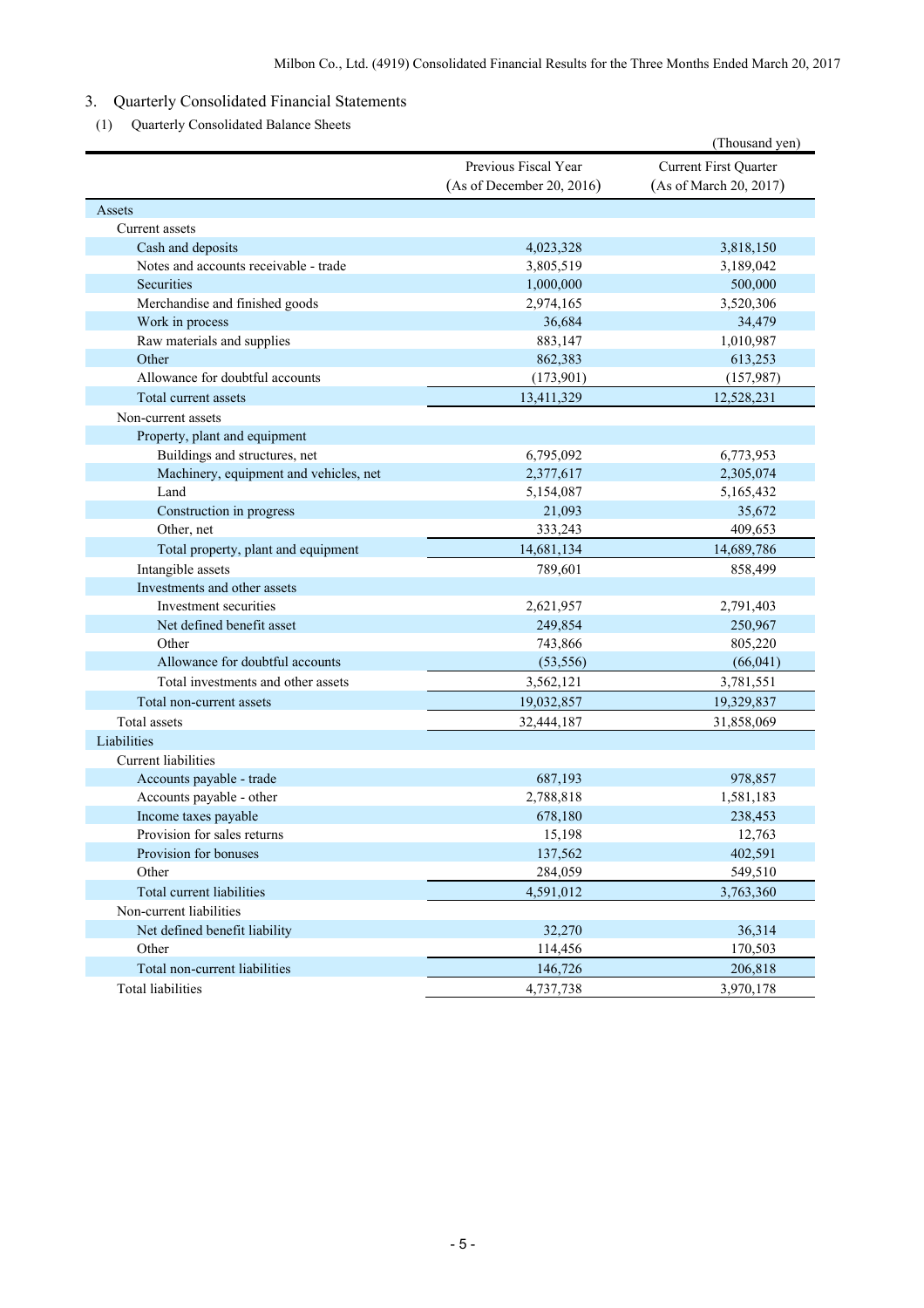|                                                          |                                                   | (Thousand yen)                                         |
|----------------------------------------------------------|---------------------------------------------------|--------------------------------------------------------|
|                                                          | Previous Fiscal Year<br>(As of December 20, 2016) | <b>Current First Quarter</b><br>(As of March 20, 2017) |
| Net assets                                               |                                                   |                                                        |
| Shareholders' equity                                     |                                                   |                                                        |
| Capital stock                                            | 2,000,000                                         | 2,000,000                                              |
| Capital surplus                                          | 199,946                                           | 200,066                                                |
| Retained earnings                                        | 25,248,823                                        | 25, 132, 185                                           |
| Treasury shares                                          | (544, 946)                                        | (547, 177)                                             |
| Total shareholders' equity                               | 26,903,823                                        | 26,785,074                                             |
| Accumulated other comprehensive income                   |                                                   |                                                        |
| Valuation difference on available-for-sale<br>securities | 752,695                                           | 870,291                                                |
| Foreign currency translation adjustment                  | 43,336                                            | 233,110                                                |
| Remeasurements of defined benefit plans                  | 6,592                                             | (585)                                                  |
| Total accumulated other comprehensive income             | 802,624                                           | 1,102,816                                              |
| Total net assets                                         | 27,706,448                                        | 27,887,890                                             |
| Total liabilities and net assets                         | 32,444,187                                        | 31,858,069                                             |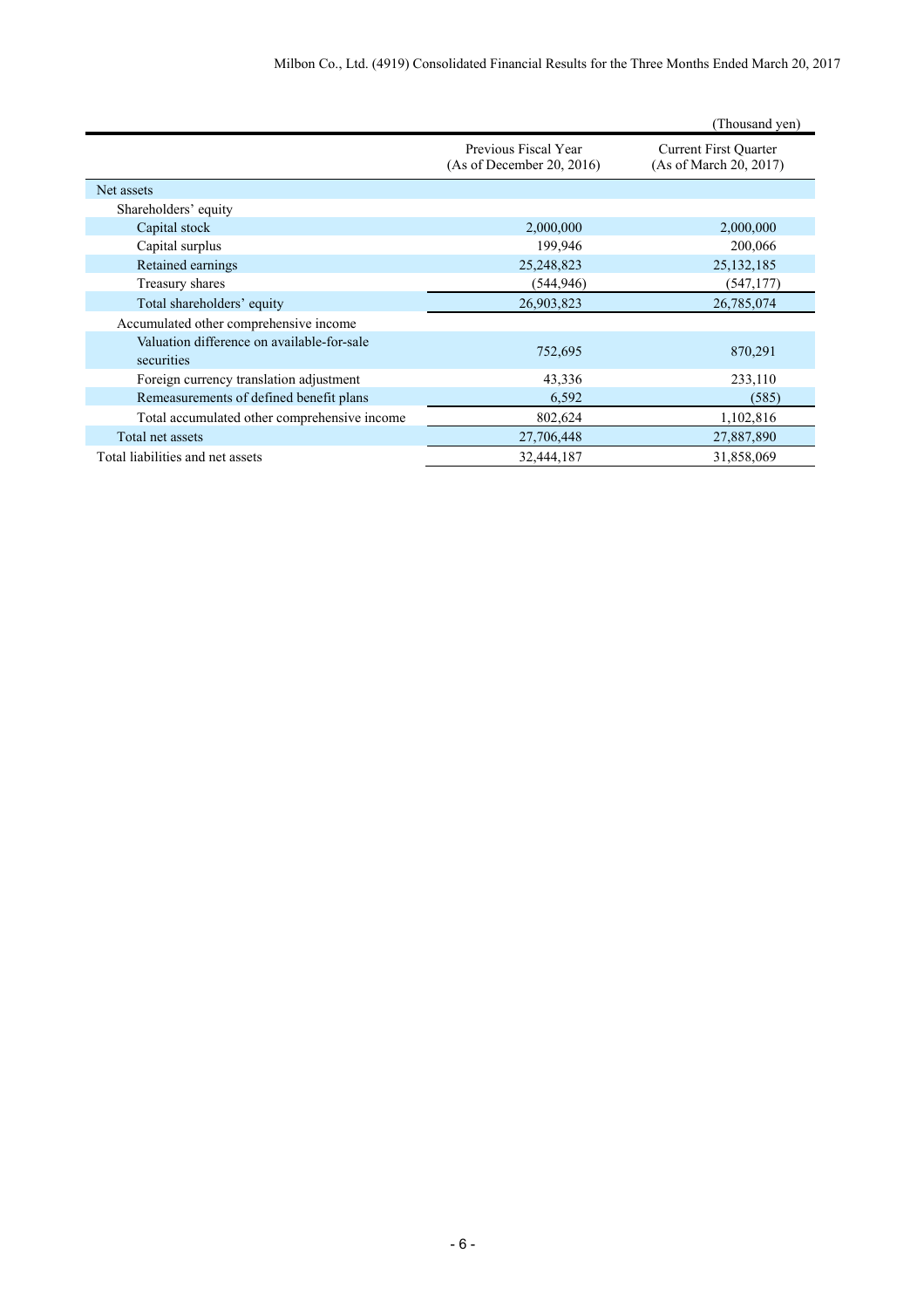## (2) Quarterly Consolidated Statements of Earnings and Consolidated Statements of Comprehensive Income Quarterly Consolidated Statements of Earnings Three Months Ended March 20, 2016 and 2017

|                                              |                                                                                 | (Thousand yen)                                                                  |
|----------------------------------------------|---------------------------------------------------------------------------------|---------------------------------------------------------------------------------|
|                                              | Three Months Ended<br>March 20, 2016<br>(December 21, 2015 -<br>March 20, 2016) | Three Months Ended<br>March 20, 2017<br>(December 21, 2016 -<br>March 20, 2017) |
| Net sales                                    | 6,708,575                                                                       | 6,898,132                                                                       |
| Cost of sales                                | 2,145,906                                                                       | 2,354,086                                                                       |
| Gross profit                                 | 4,562,668                                                                       | 4,544,046                                                                       |
| Selling, general and administrative expenses | 3,637,852                                                                       | 3,757,392                                                                       |
| Operating income                             | 924,816                                                                         | 786,653                                                                         |
| Non-operating income                         |                                                                                 |                                                                                 |
| Interest income                              | 1,855                                                                           | 1,937                                                                           |
| Dividend income                              | 192                                                                             |                                                                                 |
| Foreign exchange gains                       |                                                                                 | 37,257                                                                          |
| Company house defrayment income              | 14,048                                                                          | 16,120                                                                          |
| Gain on surrender of insurance               | 2,626                                                                           |                                                                                 |
| Other                                        | 2,986                                                                           | 4,037                                                                           |
| Total non-operating income                   | 21,709                                                                          | 59,352                                                                          |
| Non-operating expenses                       |                                                                                 |                                                                                 |
| Sales discounts                              | 111,796                                                                         | 121,409                                                                         |
| Foreign exchange losses                      | 20,637                                                                          |                                                                                 |
| Depreciation                                 |                                                                                 | 7,177                                                                           |
| Other                                        | 392                                                                             | 11                                                                              |
| Total non-operating expenses                 | 132,826                                                                         | 128,597                                                                         |
| Ordinary income                              | 813,699                                                                         | 717,408                                                                         |
| <b>Extraordinary losses</b>                  |                                                                                 |                                                                                 |
| Loss on retirement of non-current assets     | 343                                                                             | 507                                                                             |
| Total extraordinary losses                   | 343                                                                             | 507                                                                             |
| Profit before income taxes                   | 813,356                                                                         | 716,901                                                                         |
| Income taxes - current                       | 343,739                                                                         | 206,167                                                                         |
| Income taxes - deferred                      | (76, 791)                                                                       | (27,500)                                                                        |
| Total income taxes                           | 266,948                                                                         | 178,667                                                                         |
| Profit                                       | 546,407                                                                         | 538,234                                                                         |
| Profit attributable to owners of parent      | 546,407                                                                         | 538,234                                                                         |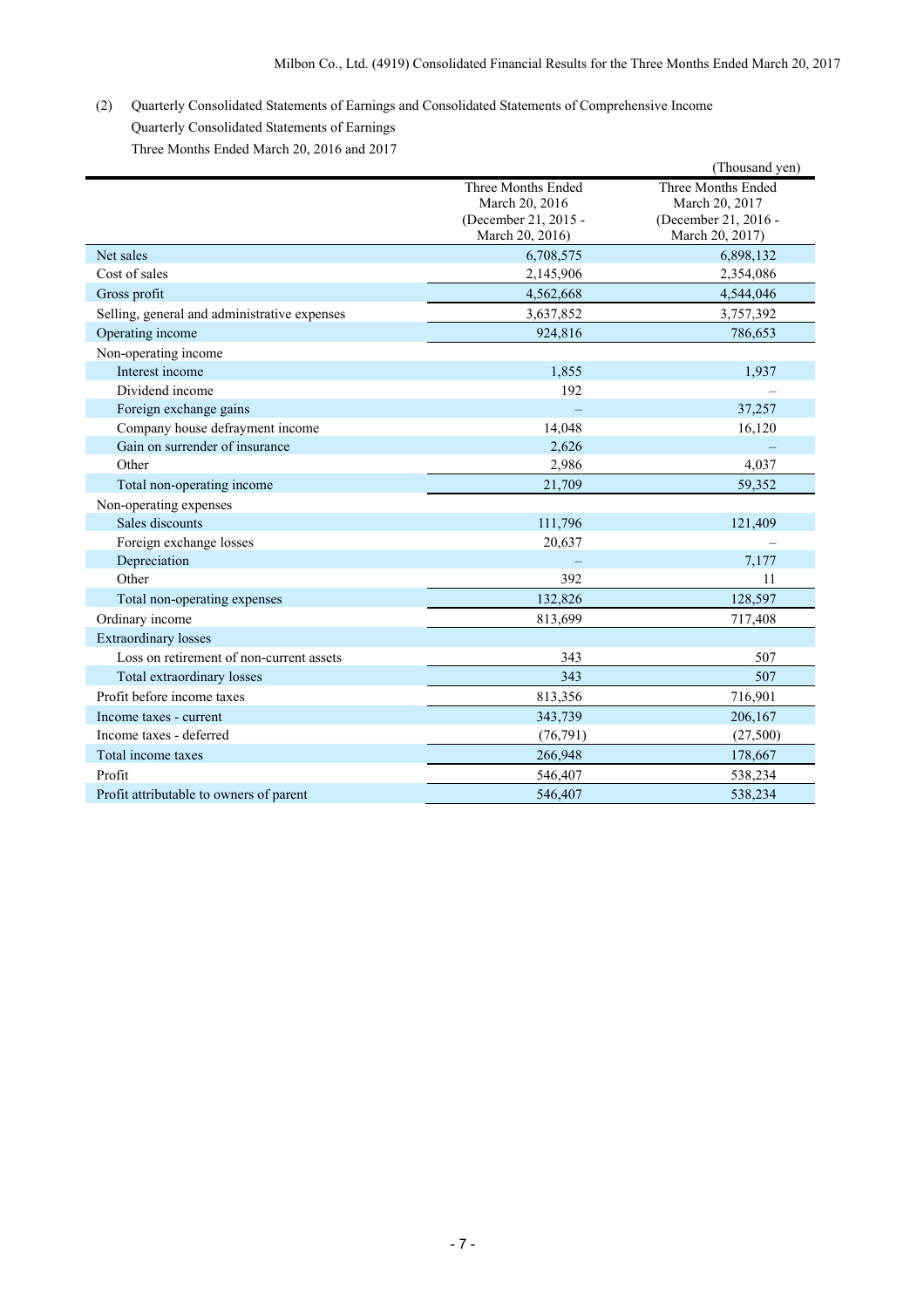Quarterly Consolidated Statements of Comprehensive Income Three Months Ended March 20, 2016 and 2017

|                                                          |                                         | (Thousand yen)                          |
|----------------------------------------------------------|-----------------------------------------|-----------------------------------------|
|                                                          | Three Months Ended<br>March 20, 2016    | Three Months Ended<br>March 20, 2017    |
|                                                          | (December 21, 2015 -<br>March 20, 2016) | (December 21, 2016 -<br>March 20, 2017) |
| Profit                                                   | 546,407                                 | 538,234                                 |
| Other comprehensive income                               |                                         |                                         |
| Valuation difference on available-for-sale securities    | (125, 812)                              | 117,595                                 |
| Foreign currency translation adjustment                  | 19,888                                  | 189,774                                 |
| Remeasurements of defined benefit plans, net of tax      | (5,754)                                 | (7,178)                                 |
| Total other comprehensive income                         | (111, 677)                              | 300,191                                 |
| Comprehensive income                                     | 434,730                                 | 838,426                                 |
| Comprehensive income attributable to                     |                                         |                                         |
| Comprehensive income attributable to owners of<br>parent | 434,730                                 | 838,426                                 |
| Comprehensive income attributable to                     |                                         |                                         |

non-controlling interests